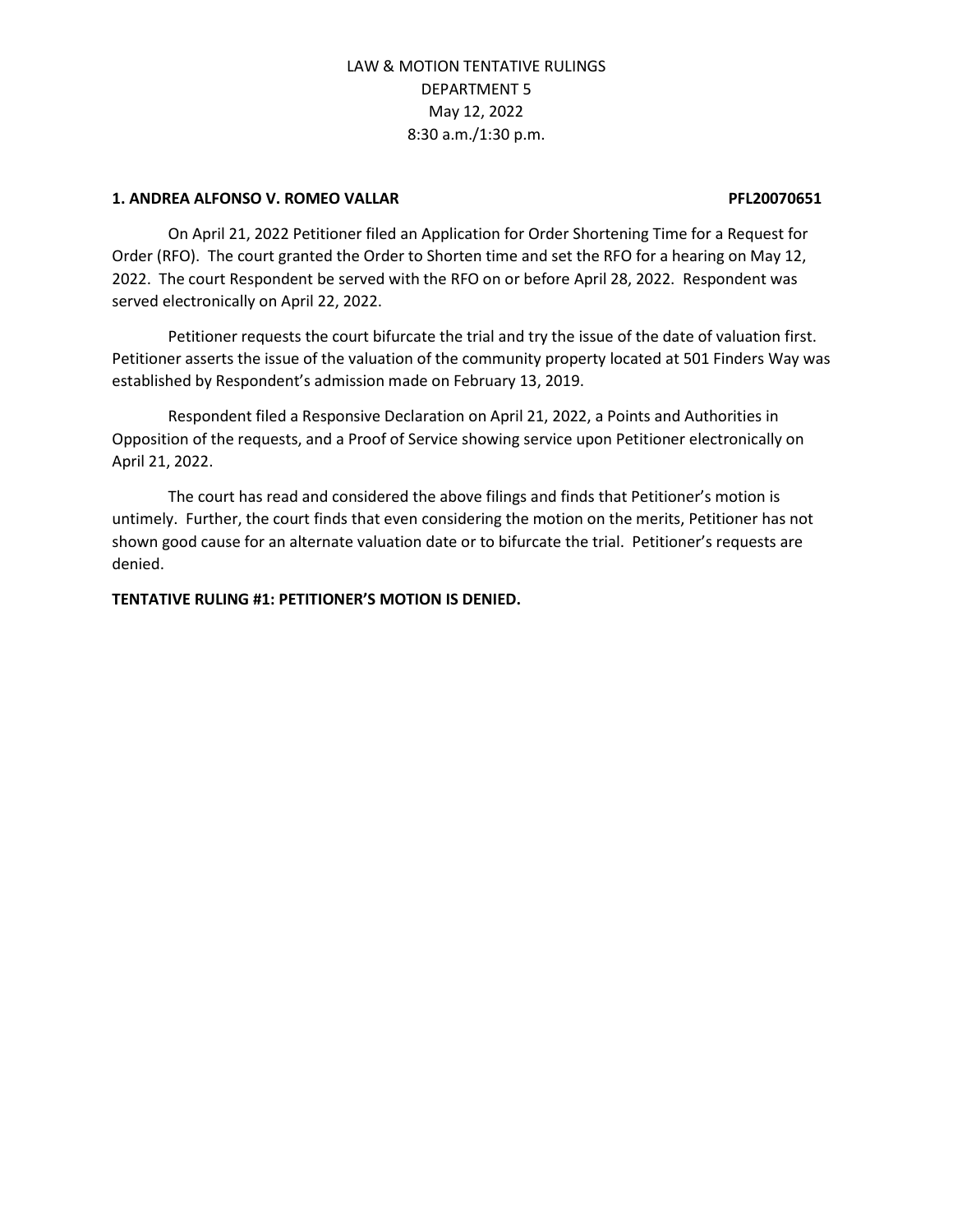#### **2. CHRISTIAN BOOTH V. POPPY BOOTH PFL20160594**

On March 8, 2022, Petitioner filed a Request for Order (RFO) requesting a change in child support orders. Petitioner concurrently filed an Income and Expense Declaration.

Respondent was personally served on April 14, 2022. The Proof of Service was filed on May 9, 2022.

Respondent has not filed a Responsive Declaration or an Income and Expense Declaration.

The court continues the matter as if does not have the requisite information to make a modification to the current child support order. Respondent is ordered to file an updated Income and Expense declaration at least 10 days prior to the next hearing. The court reserves jurisdiction to modify child support to the date of the filing of the RFO.

All prior orders remain in full force and effect. Petitioner shall prepare and file the findings and orders after hearing.

**TENTATIVE RULING #2: THE COURT CONTINUES THE MATTER TO JULY 7TH, 2022 AT 8:30AM FOR A MODIFICATION OF CHILD SUPPORT. RESPONDENT IS ORDERED TO FILE AN UPDATED INCOME AND EXPENSE DECLARATION AT LEAST 10 DAYS PRIOR TO THE NEXT HEARING. THE COURT RESERVES JURISDICTION TO MODIFY CHILD SUPPORT TO THE DATE OF THE FILING OF THE RFO. ALL PRIOR ORDERS REMAIN IN FULL FORCE AND EFFECT. PETITIONER SHALL PREPARE AND FILE THE FINDINGS AND ORDERS AFTER HEARING.**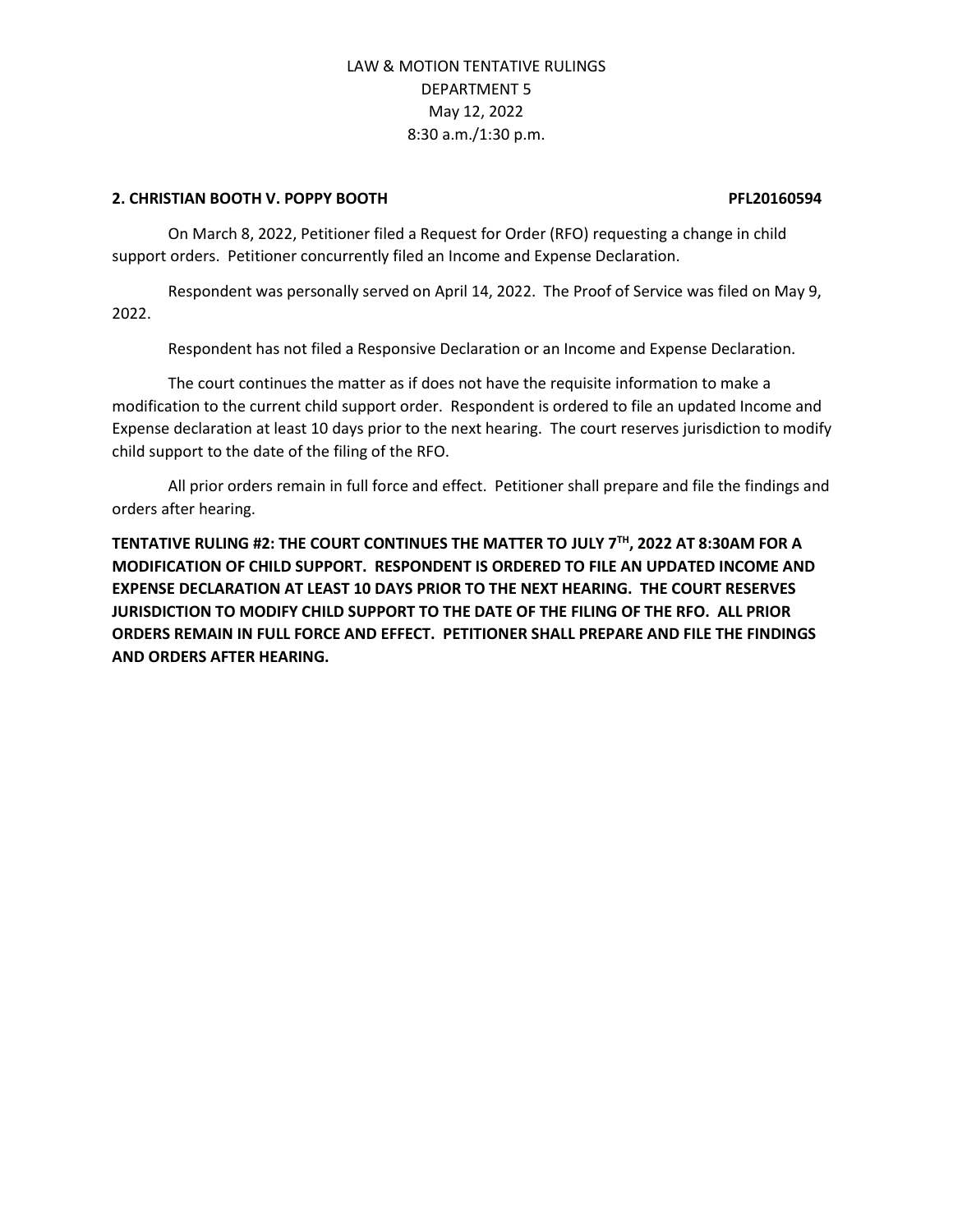## **3. COUNTY OF EL DORADO DCSS V. SAMUEL SALAZAR (OTHER PARENT KRISTINE ROUNSEVILLE) PFS20150168**

On September 3, 2021, Respondent filed an ex parte application asking the court to grant Respondent temporary sole legal and physical custody. On September 7, 2021, the court denied the ex parte request and referred the parties to a CCRC session on October 13, 2021 with a CCRC review hearing set on December 2, 2021.

On October 13, 2021, Other Parent was served with the RFO, the Referral to CCRC, as well as a Declaration of Respondent's attorney. In this Declaration, Respondent's attorney states that due to a miscommunication the RFO and Referral to CCRC were not served until that day, which was too late to give Other Parent timely notice of the CCRC session. As such, Respondent requests a re-referral to CCRC.

Only Respondent participated in the CCRC session, so the report contained no recommendations. A single parent CCRC report was issued on October 21, 2021 with copies mailed to the parties that same day.

On November 12, 2021, Other Parent filed a Responsive Declaration. However, had not filed a Proof of Service at the time and therefore the court had not considered it.

Parties were re-referred to CCRC on December 2, 2021. On January 6, 2022 parties were provided notice that CCRC was rescheduled to January 11, 2022. On January 6, 2022, Respondent's counsel filed a Declaration stating notice of the change in CCRC was provided to the Other party via phone call.

On December 20, 2021, Respondent filed a Supplemental Declaration. Other Party was served via mail on December 23, 2022, with a Proof of Service Filed on December 30, 2021. Respondent outlines his concerns about the Other Party's and minors' relocation to Sacramento County as well as his request to have the children during he week, with the Other Party to have parenting time on the weekends.

On January 11, 2022, no parties appeared at CCRC.

On February 7, 2022, Other Parent filed a Responsive Declaration to the September 7, 2021 RFO by Respondent. Respondent was served by mail on December 13, 2021, with Proof of Service Filed on February 7, 2022. Other Parent is requesting the minors continue to reside with her and attend their current school, Respondent to have visitation the first and third weekend of the month from 4:00 P.M. on Friday until 4 P.M. on Sunday. Other Parent states in her Declaration that Respondent has not been utilizing his parenting time.

On February 8, 2022 Respondent filed a supplemental declaration. Other Parent was served by mail on February 8, 2022 with a Proof of Service filed the same day. In Respondent's declaration, he states the January 11, 022 CCRC session was missed due to being in quarantine for Covid-19. Respondent is requesting to be re-referred to CCRC. Respondent is also concerned with the minors change in school and excessive absences this school year. Respondent is requesting the minors be returned to their previous school and full custody.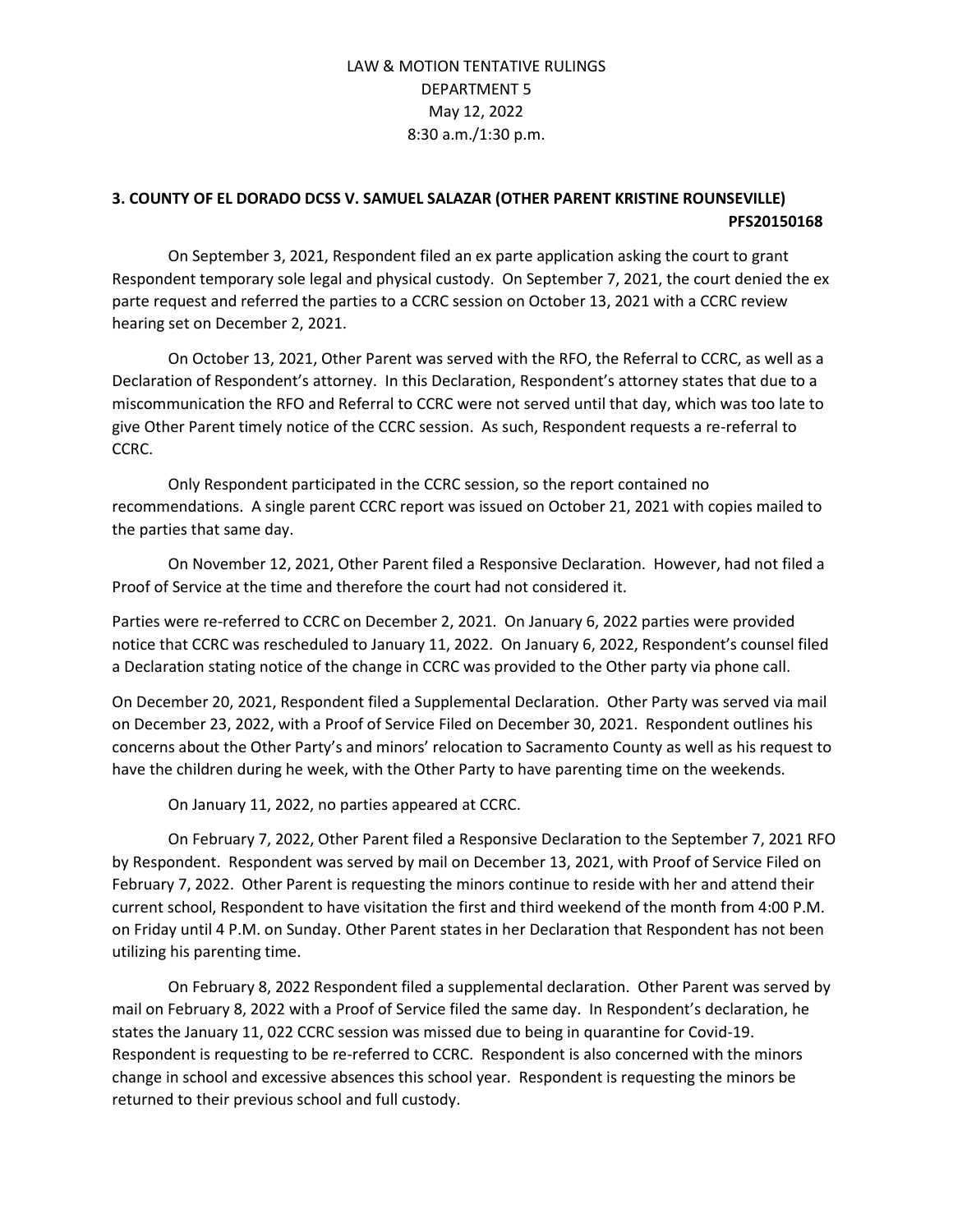On February 17, 2022, the court adopted its tentative ruling and re-referred the parties to Child Custody Recommending Counseling (CCRC) on March 3, 2022 and set a further review hearing on May 12, 2022. Parties were advised that if they failed to appear for CCRC again, the court may impose sanctions pursuant to Local Rule 8.10.02. Other Party was reminded to abide by the agreement of the parties for joint legal and physical custody.

On March 23, 2022, Respondent filed an ex parte request for order, requesting sole legal and physical custody of the minors. Other Parent was not served, as she was incarcerated. Respondent asserts Other Parent was arrested on March 18, 2022 for possession of a stolen vehicle with the minors present in the vehicle with Other Parent. Further, there was drug paraphernalia found in the vehicle. The minors were also unrestrained in the vehicle. Respondent further requested the court grant him the ability to enroll the minors in school and therapy.

On March 28, 2022, the court granted the ex parte request, giving Respondent temporary sole legal and physical custody. The court authorized supervised visitation for Other Parent two times per week for two hours each. The court confirmed the previously set CCRC appointment and review hearing. Other Parent was served with the granted ex parte orders and RFO by mail on March 28, 2022.

On March 30, 2022, Respondent attended the CCRC appointment. Other Parent did not attend, as she remains incarcerated. As only one parent attended, a single parent CCRC report was issued, with no agreements or recommendations. A copy of the report was mailed to the parties on April 20, 2022. The court has read and considered the CCRC report.

The court grants Respondent's request for sole legal and physical custody, as it is in the minors' best interest. Other Parent shall have professionally supervised visitation in El Dorado County, two times per week for two hours each upon her release from custody. Other Parent shall be responsible for the costs of supervised visitation. Respondent is authorized to enroll the minors in therapy. They shall attend at the frequency and duration as directed by the therapist.

All prior orders not in conflict with this order remain in full force and effect. Respondent shall prepare and file the findings and orders after hearing.

**TENTATIVE RULING #3: RESPONDENT SHALL HAVE SOLE PHYSICAL AND LEGAL CUSTODY OF THE MINORS. OTHER PARENT SHALL HAVE PROFESSIONALLY SUPERVISED VISITATION IN EL DORADO COUNTY TWO TIMES PER WEEK FOR TWO HOURS EACH UPON HER RELEASE FROM INCARCERATION. OTHER PARENT SHALL BE RESPONSIBLE FOR THE COSTS OF SUPERVISED VISITATION. RESPONDENT IS AUTHORIZED TO ENROLL THE MINORS IN THERAPY. THEY SHALL ATTEND AT THE FREQUENCY AND DURATION AS DIRECTED BY THE THERAPIST. ALL PRIOR ORDERS NOT IN CONFLICT WITH THIS ORDER REMAIN IN FULL FORCE AND EFFECT. RESPONDENT SHALL PREPARE AND FILE THE FINDINGS AND ORDERS AFTER HEARING.**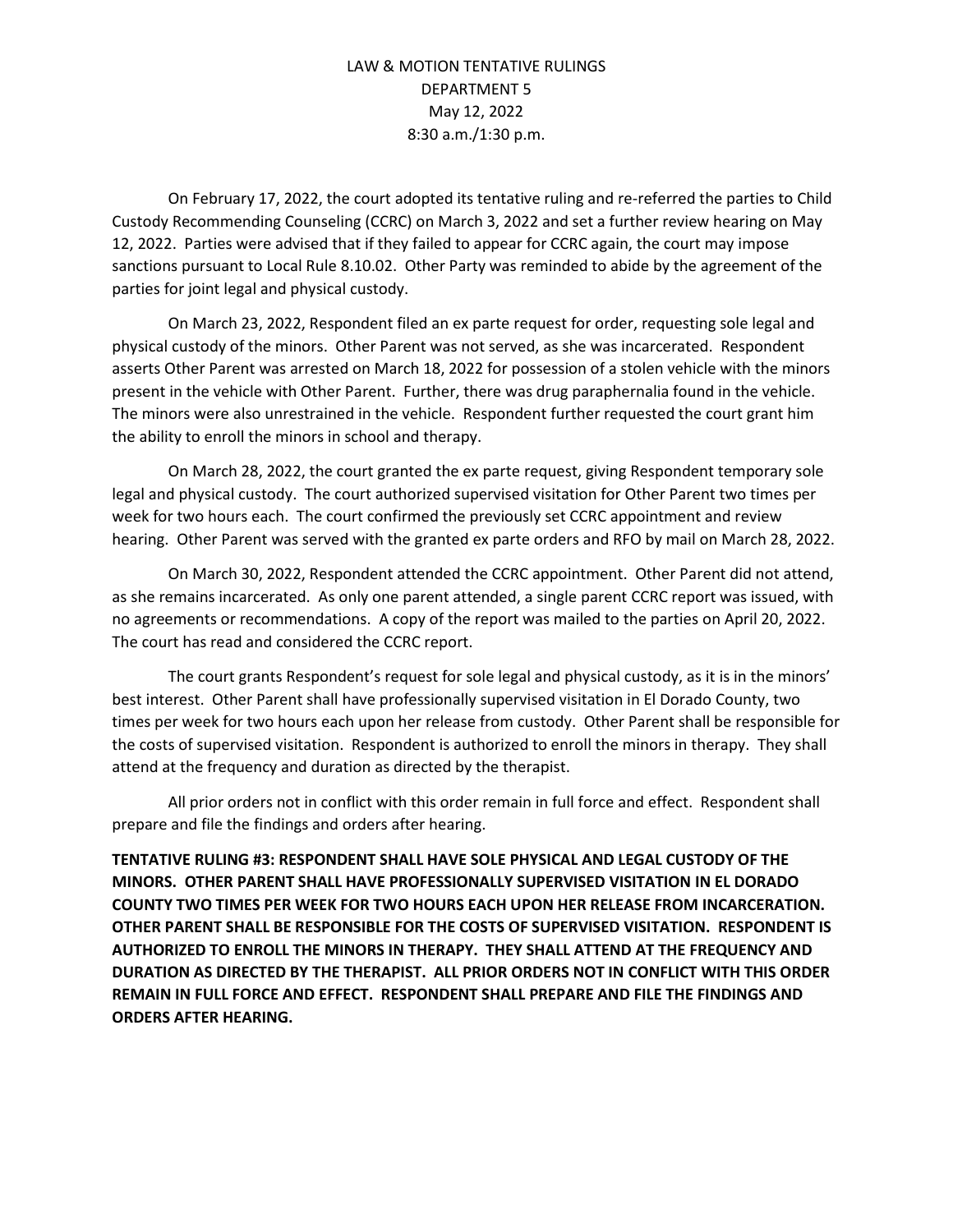### **4. DEDRA SCHMEECKLE-COX V. JASON COX PFL20180475**

On March 10, 2022, Respondent filed an Order to Show Cause and Affidavit for Contempt. Upon review of the file, the court finds that there is no proof of service indicating personal serve of the contempt complaint on Respondent. As such, the court drops the matter from its calendar.

### **TENTATIVE RULING #4: MATTER DROPPED FROM THE COURT'S CALENDAR**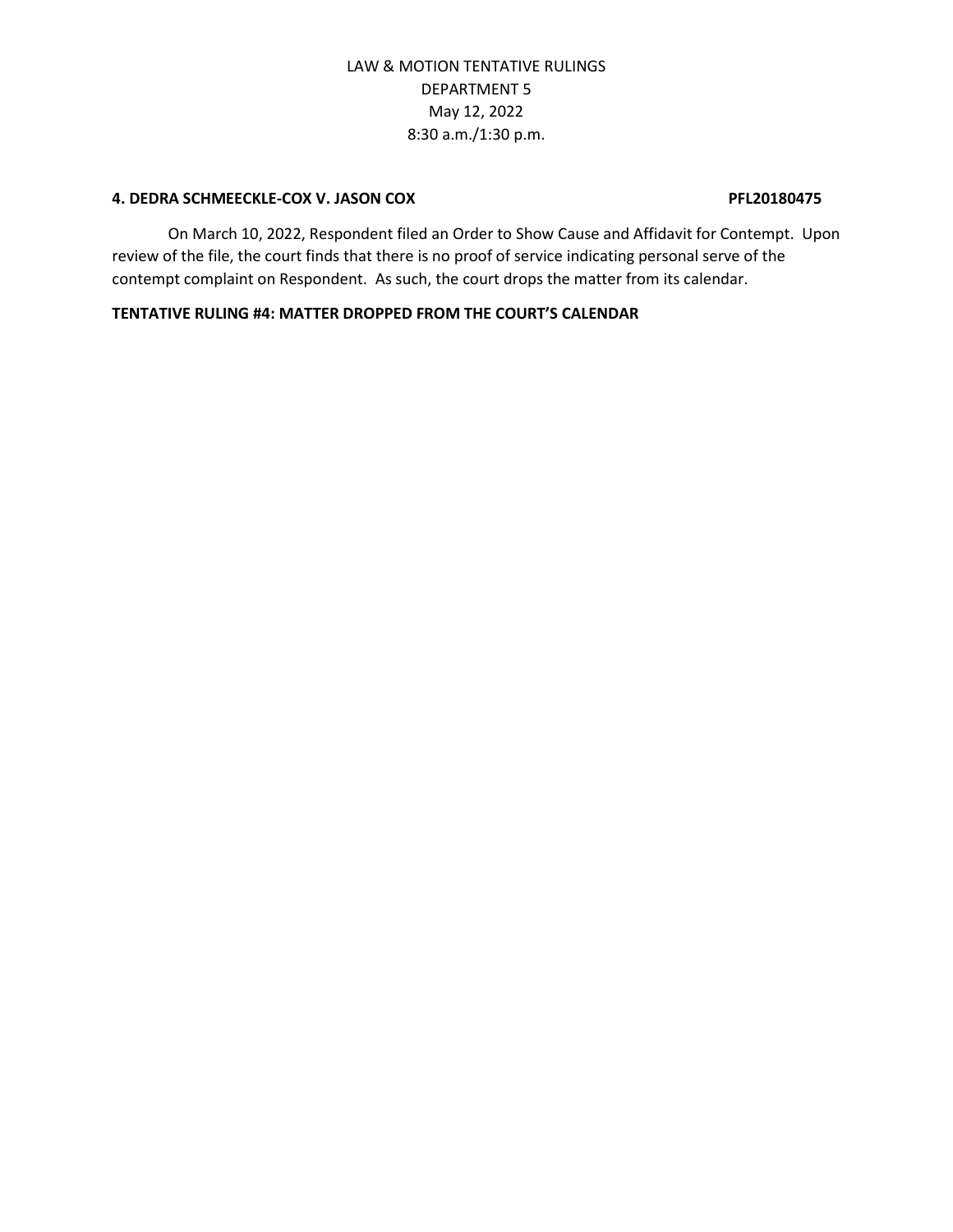#### **5. GENNELLE STOCKDALE V. BRIAN STOCKDALE PFL20180709**

On February 23, 2022, Respondent filed a Request for Order (RFO) requesting a change in child custody and parenting time. Parties were referred to Child Custody Recommending Counseling (CCRC) for an appointment on March 30, 2022 and a review hearing on May 12, 2022. Petitioner was personally served on March 11, 2022.

Respondent requests the custody and parenting time orders be modified to allow him primary physical custody with Petitioner having parenting time every other weekend. Respondent asserts Petitioner is not adequately addressing the special needs of the minor W.S. and has been neglectful of the medical needs of the minor O.S.. Therefore, Respondent asserts the current custody arrangement should be reversed, allowing him to be the primary caretaker.

Petitioner filed a Responsive Declaration on April 27, 2022. Respondent was served by mail on April 29, 2022. Petitioner requests the court deny Respondent's RFO and instead reduce Respondent's parenting time to one weekend per month and half the summer. Petitioner also requests the court adopt an alternating holiday schedule. Petitioner denies Respondent's assertions about her failure to adequately meet the minors' needs. Petitioner denies she has neglected either minors' medical or special needs. Petitioner requests Respondent's parenting time be reduced to one weekend per month to allow the minor Owen more time to participate in weekend extracurricular activities as well as social activities.

Parties attended CCRC, however, were unable to reach any agreements. Therefore, a CCRC report with recommendations was provided. Parties were mailed a copy of the report on April 20, 2022. The court has read and considered the CCRC report and finds the recommendation to be in the best interest of the minors and adopts it as the court's order. The current custody and parenting time orders remain in full force and effect. The court modifies the order to allow Petitioner to have two weeks of vacation during the summer break. The minor O.S. shall participate in an assessment to determine if individual therapy is necessary. If so, the minor shall attend individual therapy at a frequency and duration as directed by the licensed clinician.

All prior orders not in conflict with this order remain in full force and effect. Respondent shall prepare and file the findings and orders after hearing.

**TENTATIVE RULING #5: ALL PRIOR ORDERS AS TO CUSTODY AND PARENTING TIME REMAIN IN FULL FORCE AND EFFECT. THE COURT MODIFIES THE ORDER TO ALLOW PETITIONER TO HAVE TWO WEEKS OF VACATION DURING THE SUMMER BREAK. THE MINOR O.S. SHALL PARTICIPATE IN AN ASSESSMENT TO DETERMINE IF INDIVIDUAL THERAPY IS NECESSARY. IF SO, THE MINOR SHALL ATTEND INDIVIDUAL THERAPY AT A FREQUENCY AND DURATION AS DIRECTED BY THE LICENSED CLINICIAN. ALL PRIOR ORDERS NOT IN CONFLICT WITH THIS ORDER REMAIN IN FULL FORCE AND EFFECT. RESPONDENT SHALL PREPARE AND FILE THE FINDINGS AND ORDERS AFTER HEARING.**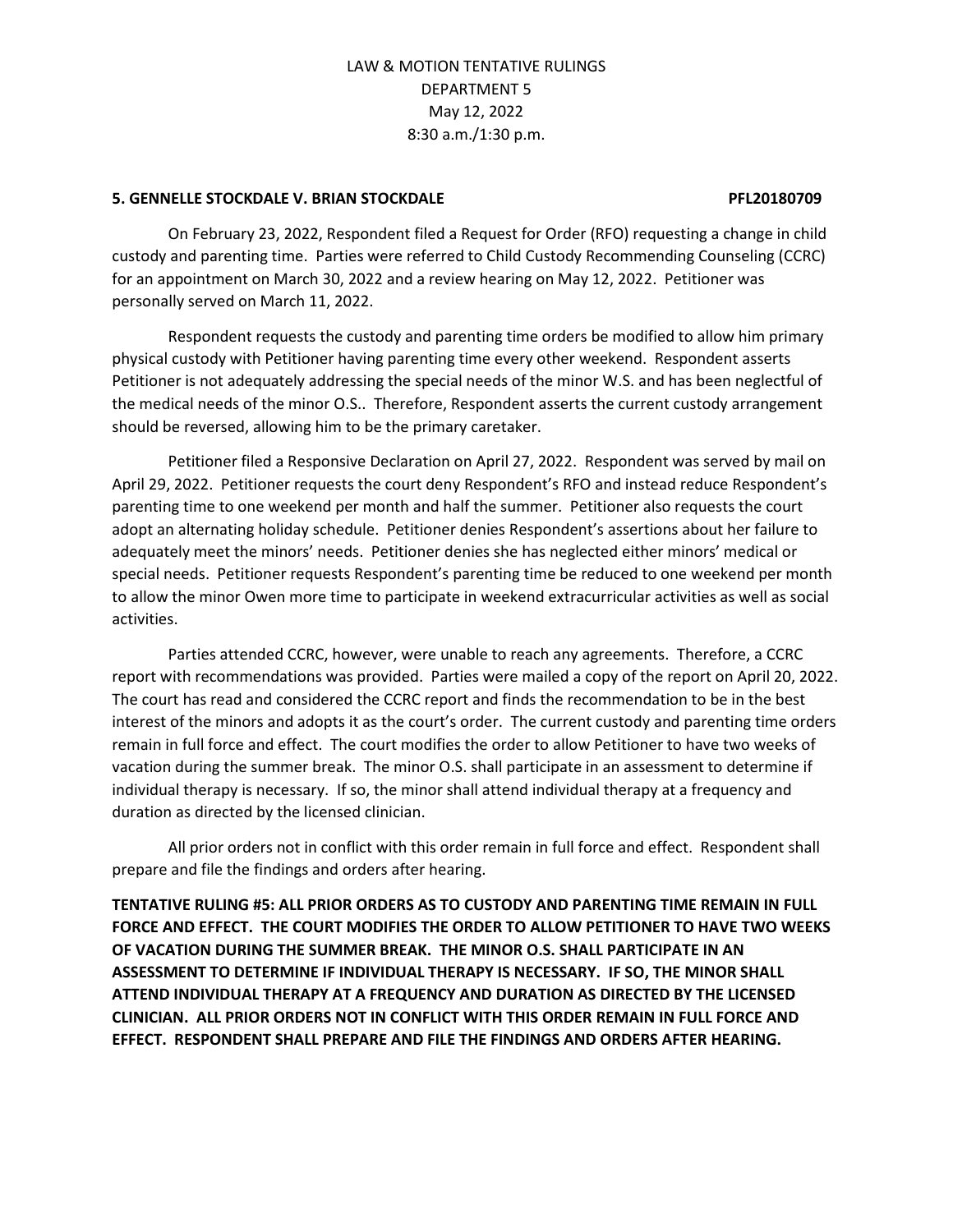#### **6. JARED DENNIS V. AMORE BISHOP PFL20160085**

On December 2, 2021 the court adopted the tentative ruling as there was no proper request for oral argument. The court set a review hearing for March 10, 2022 at 8:30 to review the request for reunification and visitation.

In the interim, on December 7, 2021 Respondent filed a RFO again requesting reunification and visitation. Petitioner was served by mail on December 8, 2021 with Proof of Service filed the same day. A hearing was set for the RFO on February 24, 2022.

On February 9, 2022, Petitioner filed a Responsive Declaration requesting the matter be continued past the current date for trial on the confidential probate matter, which is currently set for April 5, 2022 in Department 8. Respondent was served by mail on February 9, 2022 with Proof of Service filed the same day. Petitioner renews the concerns previously raised in the November 23, 2021 Supplemental Declaration.

Respondent filed a Declaration in support of the RFO on February 15, 2022. Petitioner was served by mail on February 15, 2022 with Proof of Service filed the same day. Petitioner reiterates the same requests from her pervious filings.

On February 24, 2022 the court adopted the tentative ruling issued on February 23, 2022, as no parties requested oral argument. The court continued the review hearing to join with the RFO set for May 12, 2022.

Respondent filed a Supplemental Declaration on April 26, 2022. Petitioner was served by mail on April 25, 2022. The Supplemental Declaration raises the same arguments as previous declarations.

The court finds the underlying issue in the confidential probate matter has still not been resolved and therefore, this matter will need to be continued past the date of trial. The matter is continued to July  $14<sup>th</sup>$ , 2022 at 8:30AM.

Respondent is ordered to prepare and file the Findings and Order After Hearing.

**TENTATIVE RULING #10: THE MATTER IS CONTINUED TO JULY 14TH, 2022 AT 8:30 IN DEPARTMENT 5. ALL PRIOR ORDERS REMAIN IN FULL FORCE AND EFFECT. RESPONDENT IS ORDERED TO PREPARE AND FILE THE FINDINGS AND ORDERS AFTER HEARING.**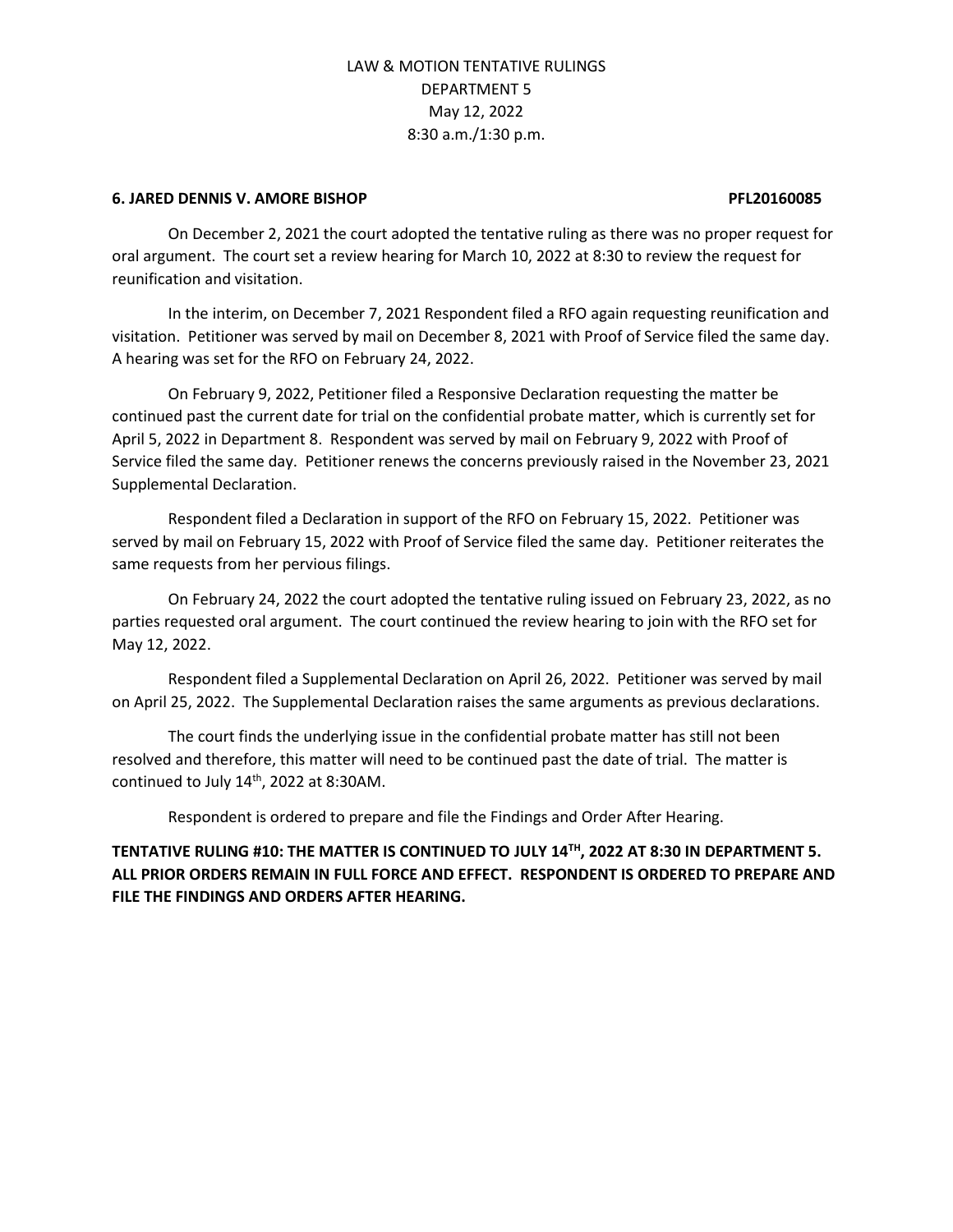#### **7. JEFFREY GROTE V. NICOLE GROTE PFL20170044**

On February 25, 2022, Petitioner filed a Request for Order (RFO) requesting a modification to the child custody orders. Parties were referred to Child Custody Recommending Counseling (CCRC) for an appointment on April 1, 2022 and a review hearing on May 12, 2022. Respondent was served by mail on March 2, 2022.

Petitioner is requesting the court grant him the final decision-making authority on joint legal custody issues. Petitioner asserts Respondent has failed to abide by the joint legal custody orders in that she had the parties' minor son vaccinated for Covid-19 despite Petitioner raising an objection to it.

Respondent filed a Responsive Declaration on April 29, 2022. Petitioner was served personally on April 29, 2022. Respondent requests the court deny Petitioner's request or in the alternative she be given the final decision-making authority on Covid/vaccination issues. Additionally, Respondent requests the court order parties to participate in co-parenting counseling. Respondent asserts in her declaration that with court ordered co-parenting counseling, she believes the parties will be able to reach agreements on other issues that may arise between the parties. Previously the parties have been able to work cooperatively on issues regarding the minors. Respondent requests final decision-making authority on Covid vaccinations as she works in healthcare and has been involved more extensively in the minors' healthcare decision throughout their lives.

Parties participated in CCRC on April 1, 2022 but were unable to reach any agreements. A report with a recommendation from the CCRC counselor was prepared. A copy of the report was mailed to the parties on May 3, 2022. The court has read and considered the CCRC report and finds the recommendation to be in the minors' best interests. The recommendation is adopted as the court order. All prior orders as to custody remain in full force and effect. Respondent is reminded that further failure to follow the joint legal custody orders could result in the court modifying the custody orders. The court orders parties to participate in co-parenting counseling. If parties are unable to agree on a co-parenting counselor, Respondent shall provide the names to Petitioner of three licensed therapists who specialize in co-parenting counseling and are accepting new clients no later than June 7, 2022. Petitioner shall select on of the three therapists and provide Respondent with notice of his selection no later than June 14, 2022. Parties are to participate in co-parenting counseling at a frequency and duration as directed by the therapist.

On March 10, 2022, Respondent filed a RFO requesting a change in child support and post judgement spousal support. Respondent concurrently filed an updated Income and Expense Declaration. Petitioner was served by mail on March 18, 2022. Respondent filed a Declaration regarding address verification of Petitioner on March 25, 2022.

Respondent asserts Petitioner has obtained new employment since their settlement agreement and therefore child support and spousal support should be recalculated based on Petitioner's new income.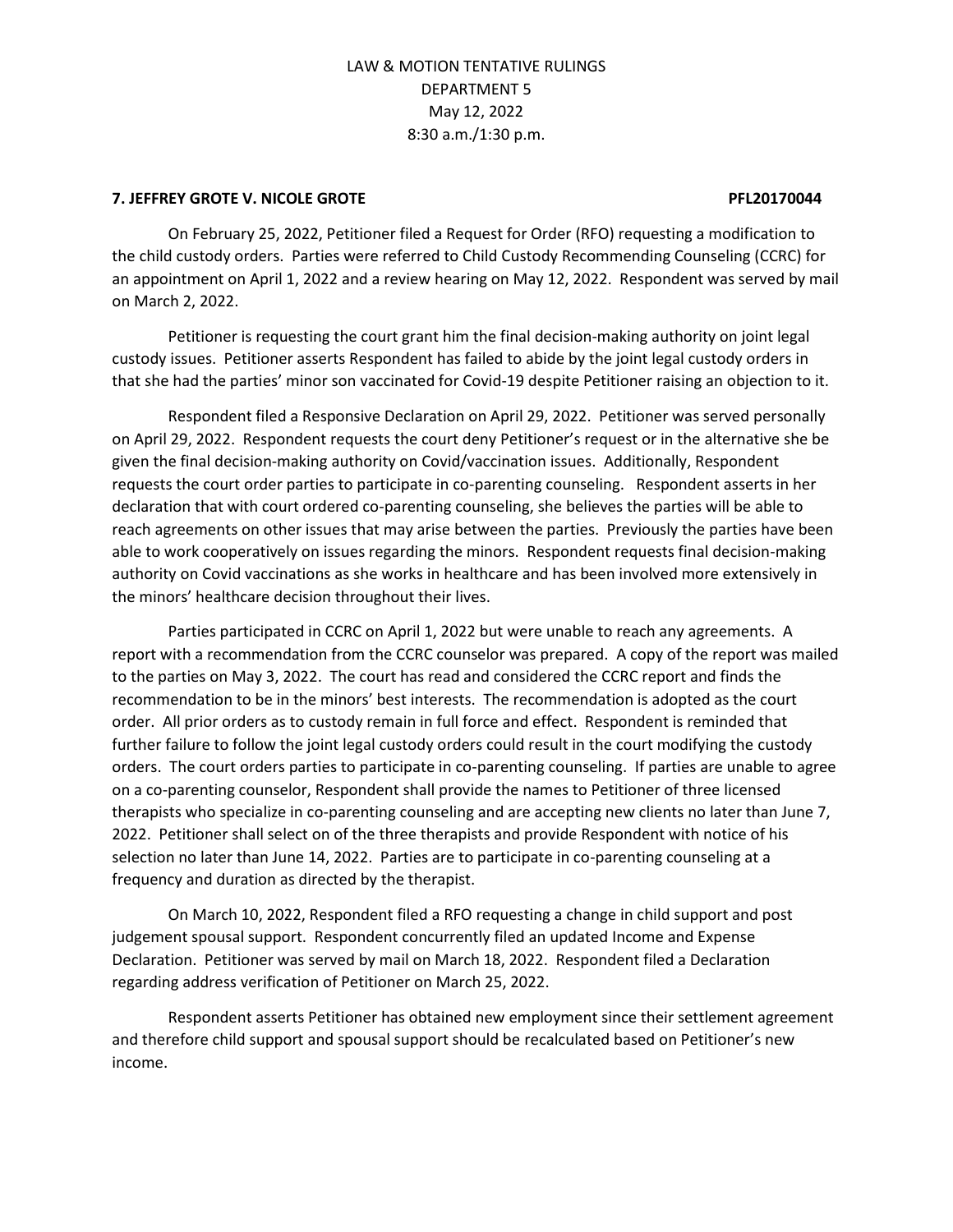Petitioner filed a Responsive Declaration on April 28, 2022. Petitioner concurrently filed an Income and Expense Declaration. Respondent was served by mail on April 27, 2022. Petitioner consents to guideline child support, but requests Respondent be imputed with full time income. Petitioner further requests the court deny Respondent's request to modify post judgement spousal support.

Based on the March 10, 2022 filed Income and Expense Declaration the court finds Respondent's average gross income to be \$4,437 per month (32 hours per week at \$32 per hour, multiplied by 52 weeks a year, divided by 12 months a year). Respondent has a deduction of \$250 per month for health insurance. Respondent files as head of household. The court declines to impute further income to Respondent.

Based on the April 28, 2022 filed Income and Expense Declaration, Petitioner has an average monthly income of \$13,750. Petitioner has a month deduction of \$450 for health insurance. Petitioner files as head of household.

Utilizing the above figures and each party claiming one child with 50/50-timeshare, the court finds the guideline child support to be \$1,243 per month payable by Petitioner to Respondent. Petitioner is ordered to pay Respondent \$1,243 per month as and for child support, commencing on April 1, 2022, payable on the 1st of the month, until further order of the court or termination by operation of law. See attached DissoMaster Report.

The court finds this results in an arrears balance of \$364 for the months of April and May. Petitioner is ordered to pay Respondent \$364 as and for arrears on or before June 15, 2022.

The court must set an evidentiary hearing to receive evidence on the Family Code section 4320 factors, which it must weigh prior to making a post judgment modification of spousal support. The court orders the parties to appear for purposes of selecting a trial date.

All prior orders not in conflict with this order remain in full force and effect. Respondent is ordered to prepare and file the findings and orders after hearing.

**TENTATIVE RULING #7: THE PRIOR CUSTODY ORDERS REMAIN IN FULL FORCE AND EFFECT. PARTIES ARE ORDERED TO PARTICIPATE IN CO-PARENTING COUNSELING AS OUTLINED ABOVE. PETITIONER IS ORDERED TO PAY RESPONDENT \$1,243 PER MONTH AS AND FOR CHILD SUPPORT, COMMENCING ON APRIL 1, 2022, PAYABLE ON THE 1ST OF THE MONTH, UNTIL FURTHER ORDER OF THE COURT OR TERMINATION BY OPERATION OF LAW. SEE ATTACHED DISSOMASTER REPORT. PETITIONER IS ORDERED TO PAY RESPONDENT \$364 AS AND FOR ARREARS ON OR BEFORE JUNE 15, 2022. THE COURT ORDERS THE PARTIES TO APPEAR FOR PURPOSES OF SELECTING A TRIAL DATE. ALL PRIOR ORDERS NOT IN CONFLICT WITH THIS ORDER REMAIN IN FULL FORCE AND EFFECT. RESPONDENT IS ORDERED TO PREPARE AND FILE THE FINDINGS AND ORDERS AFTER HEARING.**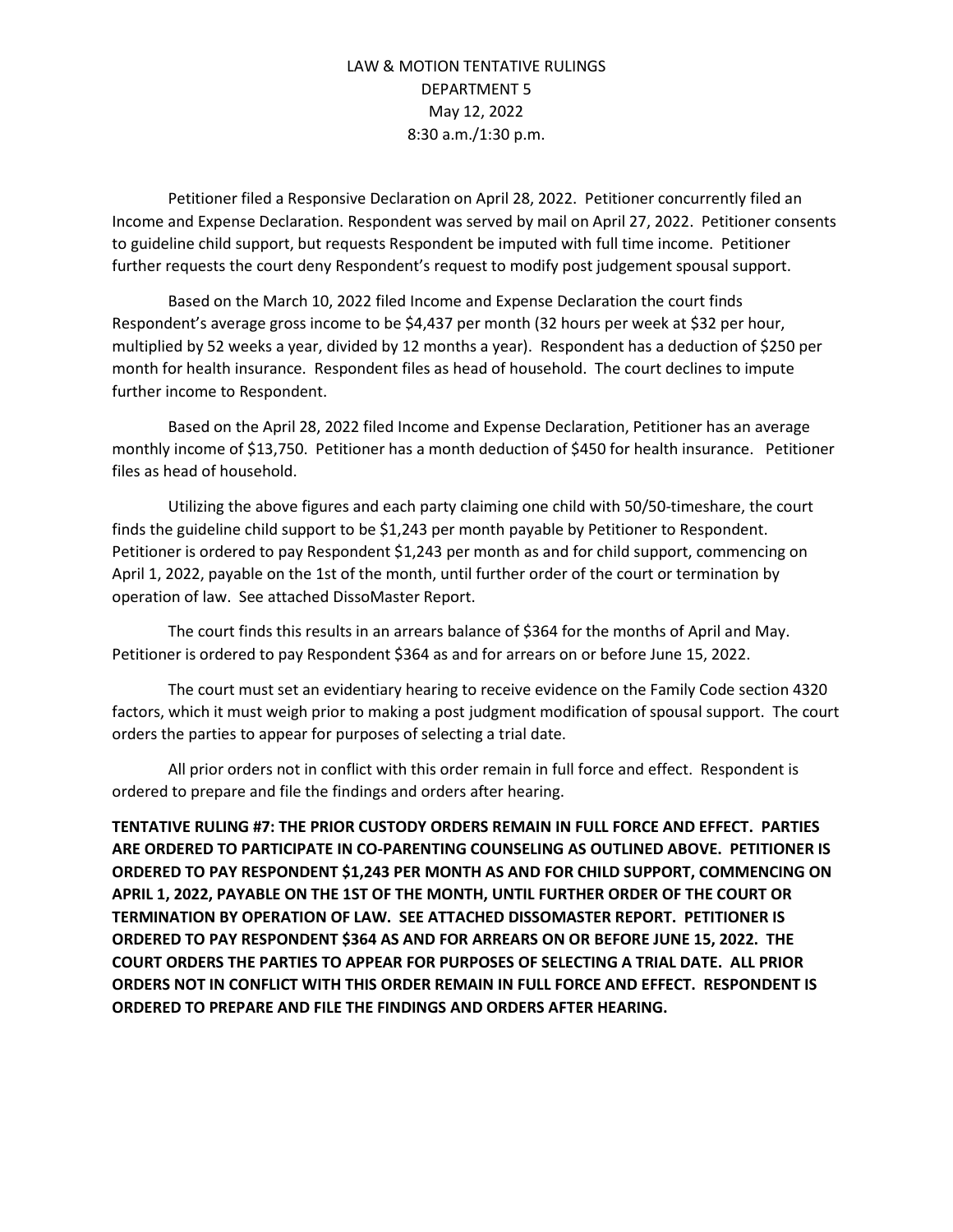| <b>ATTORNEY (NAME AND ADDRESS):</b><br><b>IEDC</b><br><b>Court</b><br>l California<br>ATTORNEY FOR: Pet. | TELEPHONE NO: | Superior Court Of The State of California, County of<br><b>COURT NAME:</b><br><b>STREET ADDRESS:</b><br>MAILING ADDRESS:<br><b>BRANCH NAME:</b> |
|----------------------------------------------------------------------------------------------------------|---------------|-------------------------------------------------------------------------------------------------------------------------------------------------|
| <b>DISSOMASTER REPORT</b><br>2022, Monthly                                                               |               | <b>I CASE NUMBER:</b><br>$PFL201+0044$                                                                                                          |

| <b>Input Data</b>                 | Pet.          | Resp.         | Guideline (2022)       |         | <b>Cash Flow Analysis</b>     | Pet.     | Resp.     |
|-----------------------------------|---------------|---------------|------------------------|---------|-------------------------------|----------|-----------|
| Number of children                | 1             | 1             | Nets (adjusted)        |         | Guideline                     |          |           |
| % time with Second Parent         | 49.99%        | 49.99%        | Pet.                   | 9,358   | Payment (cost)/benefit        | (1, 243) | 1,243     |
| Filing status                     | <b>HH/MLA</b> | <b>HH/MLA</b> | Resp.                  | 3,651   | Net spendable income          | 8,115    | 4,894     |
| # Federal exemptions              | $2^*$         | $2^*$         | Total                  | 13,009  | % combined spendable          | 62.4%    | 37.6%     |
| Wages + salary                    | 13,750        | 4,437         | Support                |         | Total taxes                   | 3,942    | 536       |
| 401(k) employee contrib           | 0             | 0             | CS Payor               |         | Pet #WHA                      | 7        | 8         |
| Self-employment income            | 0             | 0             | Presumed               | 1,243   | Net wage paycheck/mo          | 9,715    | 3,901     |
| Other taxable income              | 0             | 0             | Basic CS               | 1,243   | Comb. net spendable           | 13,010   |           |
| Short-term cap. gains             | 0             | 0             | Add-ons                |         | 0 Proposed                    |          |           |
| Long-term cap. gains              | 0             | 0             | Presumed Per Kid       |         | Payment (cost)/benefit        | (1, 331) | 1,331     |
| Other gains (and losses)          | 0             | 0             | Child 1                | 435     | Net spendable income          | 8,229    | 4,781     |
| Ordinary dividends                | 0             | 0             | Child 2                | 808     | NSI change from gdl           | 114      | (113)     |
| Tax, interest received            | 0             | 0             | Spousal support        | blocked | % combined spendable          | 63,3%    | 36.7%     |
| Social Security received          | 0             | 0             | Total                  | 1,243   | % of saving over gdl          | 17973.9% | -17873,9% |
| Unemployment compensation         | 0             | 0             | Proposed, tactic 9     |         | Total taxes                   | 3,740    | 737       |
| Operating losses                  | 0             | 0             | CS Payor               |         | Pet. # WHA                    | 9        | 3         |
| Ca. operating loss adj.           | 0             | 0             | Presumed               | 1,331   | Net wage paycheck/mo          | 9,901    | 3,671     |
| Roy, partnerships, S corp, trusts | 0             | 0             | Basic CS               | 1,331   | Comb. net spendable<br>13,010 |          |           |
| Rental income                     | 0             | 0             | Add-ons                | 0.      | Percent change                | 0.0%     |           |
| Misc ordinary tax. inc.           | 0             | 0             | Presumed Per Kid       |         | Default Case Settings         |          |           |
| Other nontaxable income           | 0             | 0             | Child 1                | 522     |                               |          |           |
| New-spouse income                 | 0             | 0             | Child 2                | 808     |                               |          |           |
| Adj. to income (ATI)              | 0             | 0             | Spousal support        | blocked |                               |          |           |
| SS paid other marriage            | 0             | 0             | Total                  | 1,331   |                               |          |           |
| Ptr Support Pd. other P'ships     | 0             | 0             | Savings                |         |                               |          |           |
| CS paid other relationship        | 0             | 0             | Total releases to Pet. | 1       |                               |          |           |
| Health ins (Pd by party)          | 450           | 250           |                        |         |                               |          |           |
| Qual. Bus, Inc. Ded.              | 0             | 0             |                        |         |                               |          |           |
| Itemized deductions               | 0             | 0             |                        |         |                               |          |           |
| Other medical expenses            | 0             | 0             |                        |         |                               |          |           |
| Property tax expenses             | 0             | 0             |                        |         |                               |          |           |
| Ded, interest expense             | 0             | 0             |                        |         |                               |          |           |
| Charitable contribution           | 0             | 0             |                        |         |                               |          |           |
| Miscellaneous itemized            | 0             | 0             |                        |         |                               |          |           |
| Required union dues               | 0             | 0             |                        |         |                               |          |           |
| Cr. for Pd. Sick and Fam. L.      | 0             | 0             |                        |         |                               |          |           |
| Mandatory retirement              | 0             | 0             |                        |         |                               |          |           |
| Hardship deduction                | 0*            | $0^*$         |                        |         |                               |          |           |
| Other gdl, deductions             | 0             | 0             |                        |         |                               |          |           |
| AMT info (IRS Form 6251)          | 0             | 0             |                        |         |                               |          |           |
| Child support add-ons             | 0             | 0             |                        |         |                               |          |           |
| TANF.SSI and CS received          | 0             | 0             |                        |         |                               |          |           |

 $\hat{r}$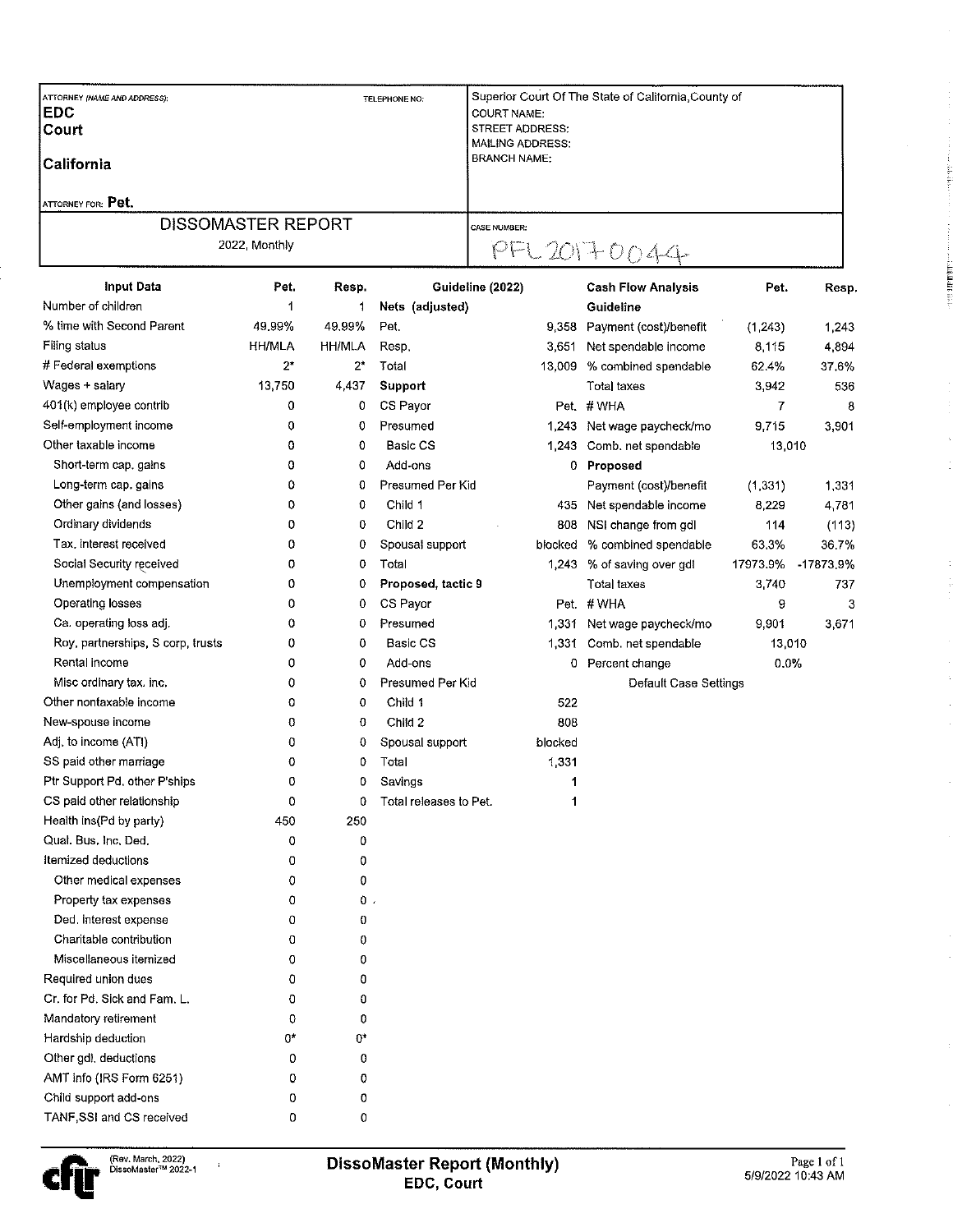#### **9. LIDIA BANTEA V. GARY GLENESK PFL20210277**

On April 25, 2022, Petitioner filed an ex parte request for an Order Shortening Time on her Request for Order (RFO). Respondent was properly noticed of the ex parte request. On April 27, 2022, the court granted the request to shorten time, setting the RFO for a hearing on May 12, 2022. The court ordered Petitioner to provide Respondent with notice of the RFO on or before April 29, 2022 and ordered any response to be filed no later than May 6, 2022.

Petitioner's RFO was filed on April 27, 2022. Respondent was served by mail on the same date. Petitioner is requesting the court order the evidentiary hearing currently set for May 25, 2022 to be continued. Petitioner asserts Respondent has intentionally failed to comply with court orders. Petitioner further requests the court order Respondent be compelled to serve full, complete, verified responses complying with the court's February 10, 2022 order. Petitioner requests the court order terminating sanction for the alleged willful failure to comply with the February 10, 2022 orders. Petitioner also seeks monetary sanctions pursuant to the Code of Civil Procedure as well as Family Code section 271 sanctions. Petitioner asserts Respondent has willfully failed to comply with discovery requests and court orders.

Respondent filed a Responsive Declaration on May 4, 2022. Petitioner was served by mail on May 4, 2022. Respondent objects to Petitioner's requests, and requests the court dismiss the RFO in its entirety, maintain the current date set for the evidentiary hearing, and deny the request for sanctions and attorneys fees. Respondent further requests the court grant his request for judicial notice.

Parties are ordered to appear.

### **TENTATIVE RULING #9: PARTIES ARE ORDERED TO APPEAR.**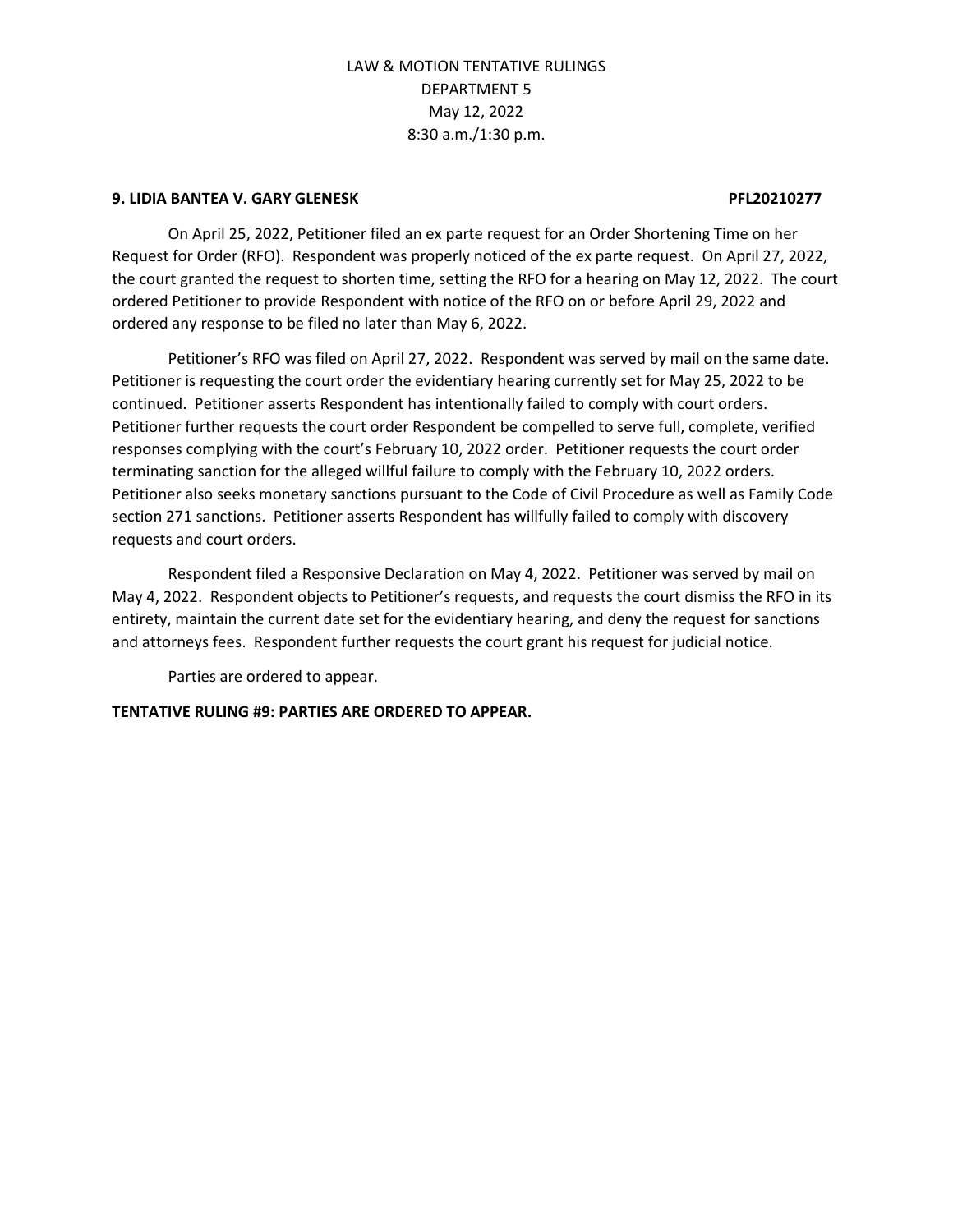#### **10. MICHA VAN CLEAVE V. TREVOR VAN CLEAVE PFL20210623**

On March 17, 2022, Petitioner filed a Request for Order (RFO) requesting the court order child support, spousal support, and attorney fees. Petitioner concurrently filed an Income and Expense Declaration.

Upon review of the court file, there is no Proof of Service showing Respondent was served with the RFO or the Income and Expense Declaration. Therefore, the matter is dropped from the court's calendar.

**TENTATIVE RULING #10: THE MATTER IS DROPPED FROM THE COURT'S CALENDAR.**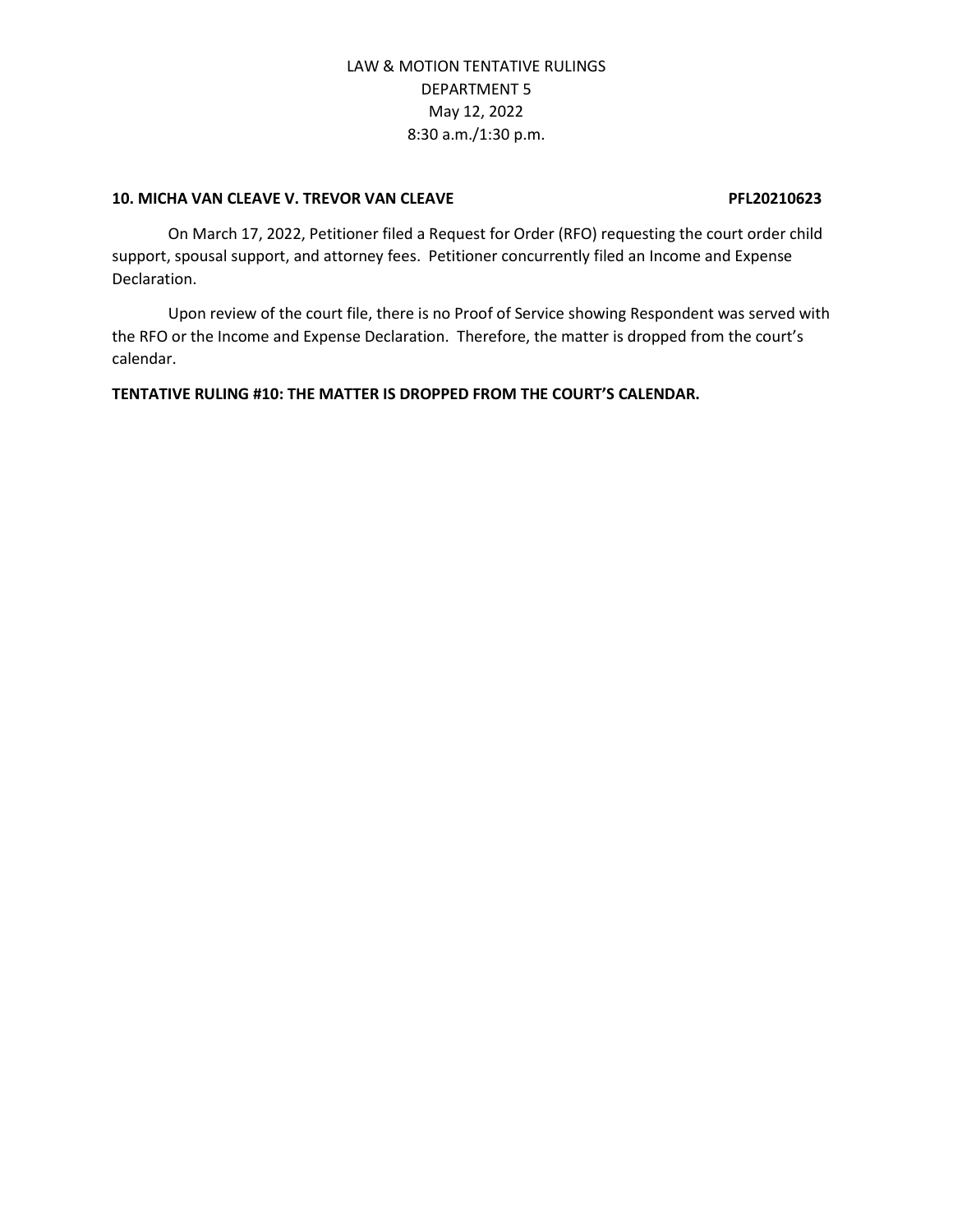#### **11. MICHELLE GREENE V. JOSHUA SEATS PFL20210580**

On March 17, 2022, the court re-referred the parties to Child Custody Recommending Counseling (CCRC) for an appointment on March 24, 2022 and a review hearing on May 12, 2022. The CCRC appointment was to include the eldest minor.

Parties appeared for the March 24, 2022 CCRC appointment, however, parties submitted a stipulation and order to the court on April 13, 2022. Because of the stipulation, a CCRC report was not generated. The court signed the parties' stipulation and order on April 13, 2022.

The court finds the CCRC review hearing to be moot, as the parties have submitted a stipulation and order on the issue. As such, the matter is dropped from the court's calendar.

# **TENTATIVE RULING #11: THE COURT FINDS THE CCRC REVIEW HEARING TO BE MOOT, AS THE PARTIES HAVE SUBMITTED A STIPULATION AND ORDER ON THE ISSUE. THE MATTER IS DROPPED FROM THE COURT'S CALENDAR.**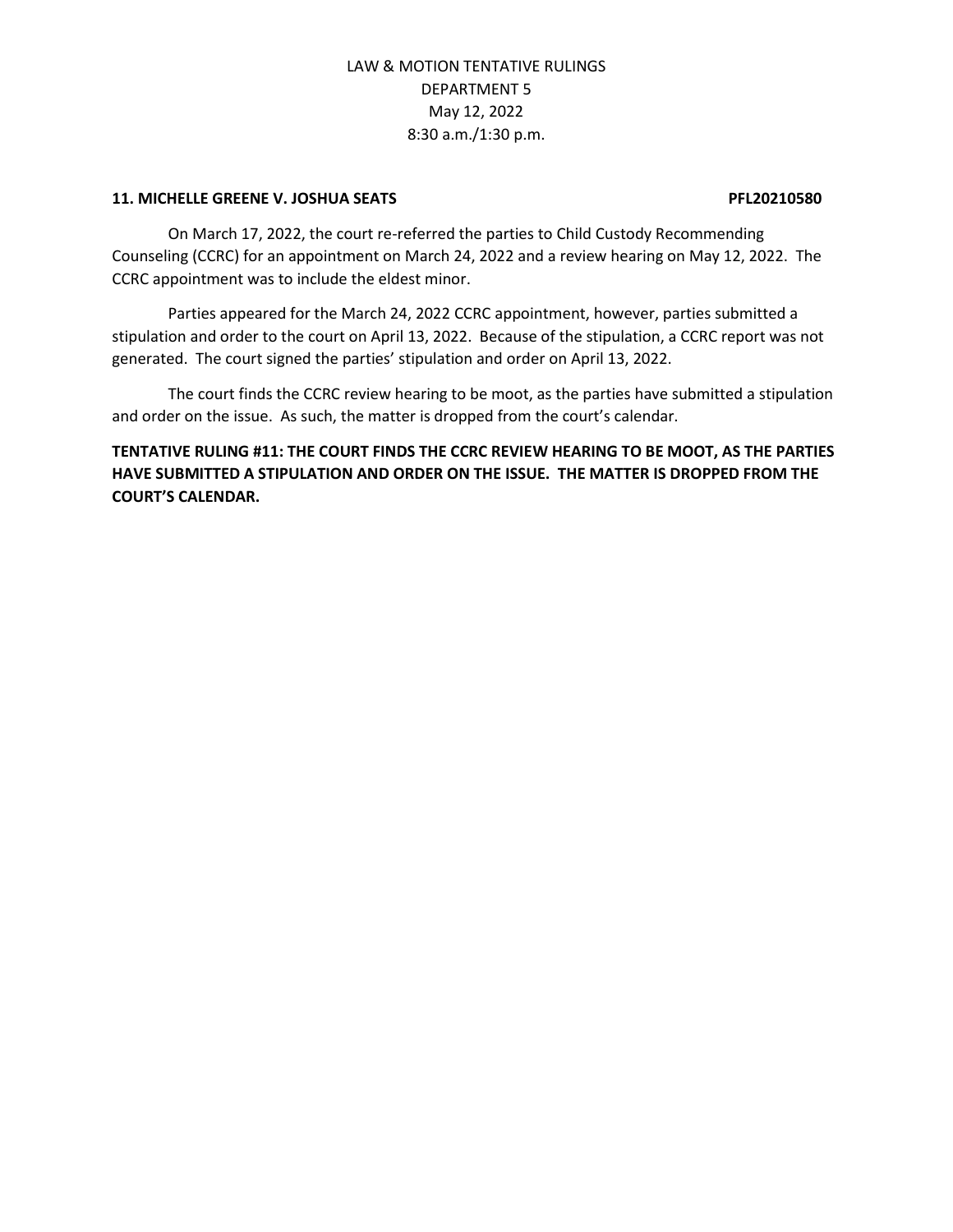#### **12. SHANNON SMITH V. MICHAEL SMITH PFL20130695**

On February 10, 2022, Minors' Counsel filed a Request for Order (RFO) requesting a modification

of child custody and parenting time. The parties were referred to Child Custody Recommending Counseling (CCRC) for an appointment on March 21, 2022 and a review hearing on March 2, 2022. Petitioner and Respondent were served by mail on February 18, 2022.

Minors' Counsel requests the court modify the current custody and parenting time order to grant Petitioner physical custody of the minor J.S. with Respondent to have parenting time during the summer. The parties to share in the cost of travel for the minor equally. Minors' Counsel asserts the minor J.S. is under extreme stress and anxiety at Respondent's home. Further, Respondent and the minors are being evicted and Respondent has failed to arrange for new housing. J.S. expressed the prior issues with Petition's husband have been repaired and that he believes he is able to better communicate than he was in the past. The minor I.S. wanted to remain in Respondent's care as he is turning 18 in July and wants to complete high school at his current school.

Petitioner appeared for the CCRC appointment, Respondent however, did not. Therefore, a single parent report without agreements or recommendations was issued. A copy of the report was mailed to the parties on April 20, 2022.

Petitioner filed a Responsive Declaration on April 11, 2022. Respondent and Minors' Counsel were served by mail on April 4, 2022. Petitioner agrees with the requests in Minors' Counsel's RFO with the exception of parenting time. Petitioner requests all visitation with Respondent take place in Florida. Petitioner asserts Respondent has been neglecting the minors' care for the prior two years and therefore, should be required to visit in Florida.

Respondent has not filed a Responsive Declaration.

Parties are ordered to appear.

### **TENTATIVE RULING #12: PARTIES ARE ORDERED TO APPEAR.**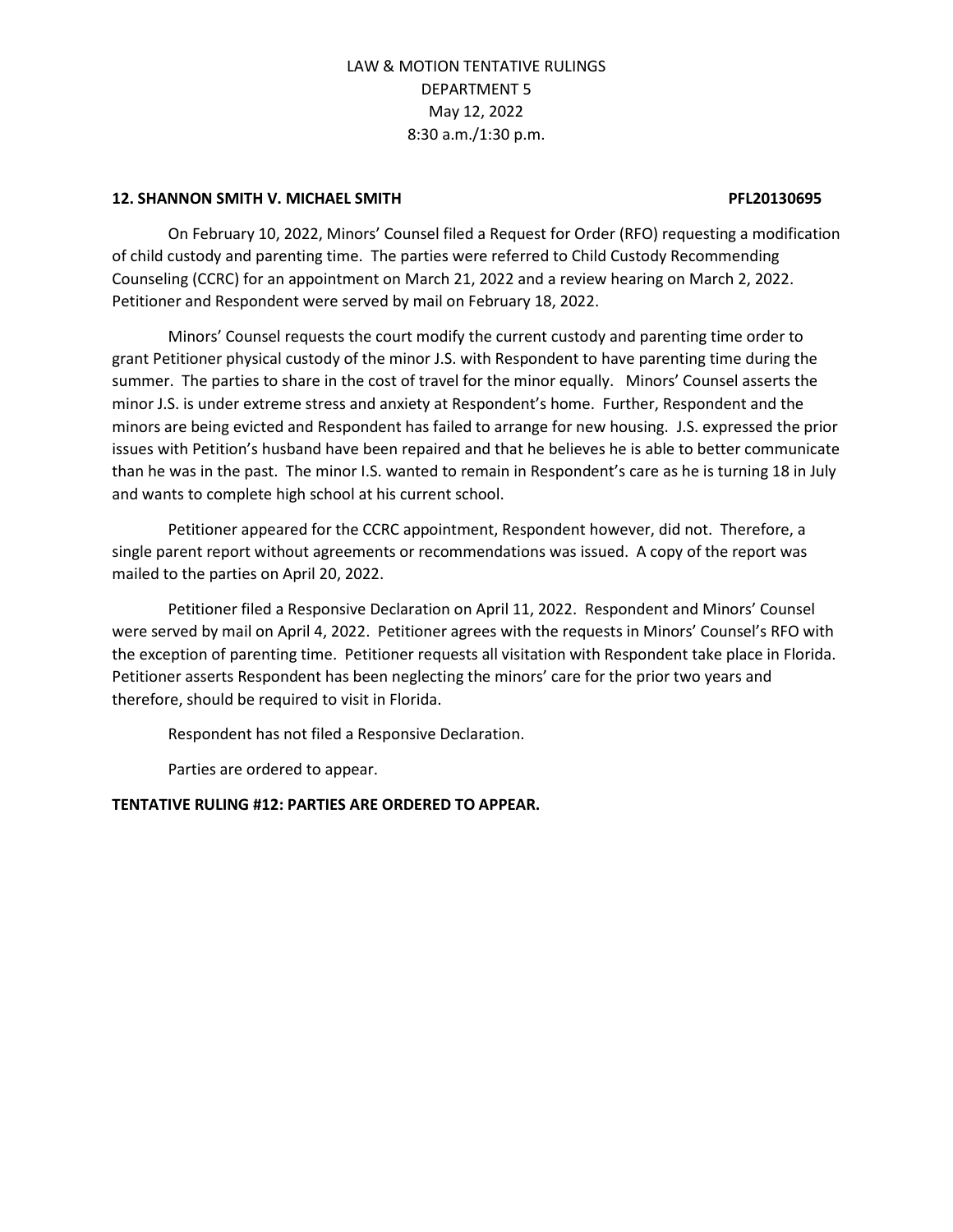#### **13. THERESA JUBA V. ROBERT LEBARRE PFL20200764**

On October 4, 2021, Petitioner filed an ex parte application for custody and visitation orders. The underlying Request for Order (RFO) also requests child support orders and an order regarding the enforcement of health care orders. An Income and Expense Declaration was filed concurrently with the ex parte application.

On October 5, 2021, the court denied the ex parte request and set a CCRC session on November 4, 2021 and a hearing on the RFO on January 6, 2022.

Respondent was served electronically with the RFO and CCRC referral on October 20, 2021, with Proof of Service filed October 25, 2021.

Respondent filed a Responsive Declaration on November 5, 2021 with Proof of electronic service on the Petitioner on November 4, 2021.

Both parties and both minors participated in CCRC. A CCRC report was issued on December 13, 2021 with copies mailed to the parties on December 20, 2021.

The CCRC report notes that the minors do not wish visit with Respondent, who lives in the Santa Cruz area and recently has had a contentious relationship with the minors. The report further notes the animosity of the parties and each's allegations that the other is an unfit parent. Given the age of the minors and the divergent positions of the parties, the report relies on the wishes of the children, recommending joint legal custody, physical custody to Petitioner, and visits to Respondent on the 1st and 3rd weekends, provided the children wish to visit with him. The report also recommends that the minors be engaged in mental health services.

Based on Respondent's Declaration filed on November 5, 2021, the minors are eligible for free health care through the Shingle Springs Tribal Health Center. Any uncovered medical expenses are to be split between the parties 50/50.

The parties appeared at the February 10, 2022 hearing. After hearing arguments from the parties, the court re-referred the parties to CCRC. The court stayed the tentative ruling and continued the issue of support for parties to file their Income and Expense Declarations.

Only Respondent appeared for the CCRC appointment. As such, a single parent CCRC report was issued without an agreement or recommendations. A copy of the report was mailed to the parties on April 22, 2022. Respondent is requesting more flexibility in the parenting schedule to accommodate the children's schedules.

There have been no additional filings in this matter.

Regarding the request for child support the court declines to make any orders as the court finds that neither party has filed an updated Income and Expense Declaration as required by California Rule of Court 5.260 and by Local Rule 8.01.01. Although Petitioner did file an Income and Expense Declaration on October 4, 2021, there is no proof of it having been served on Respondent and it is now stale. The